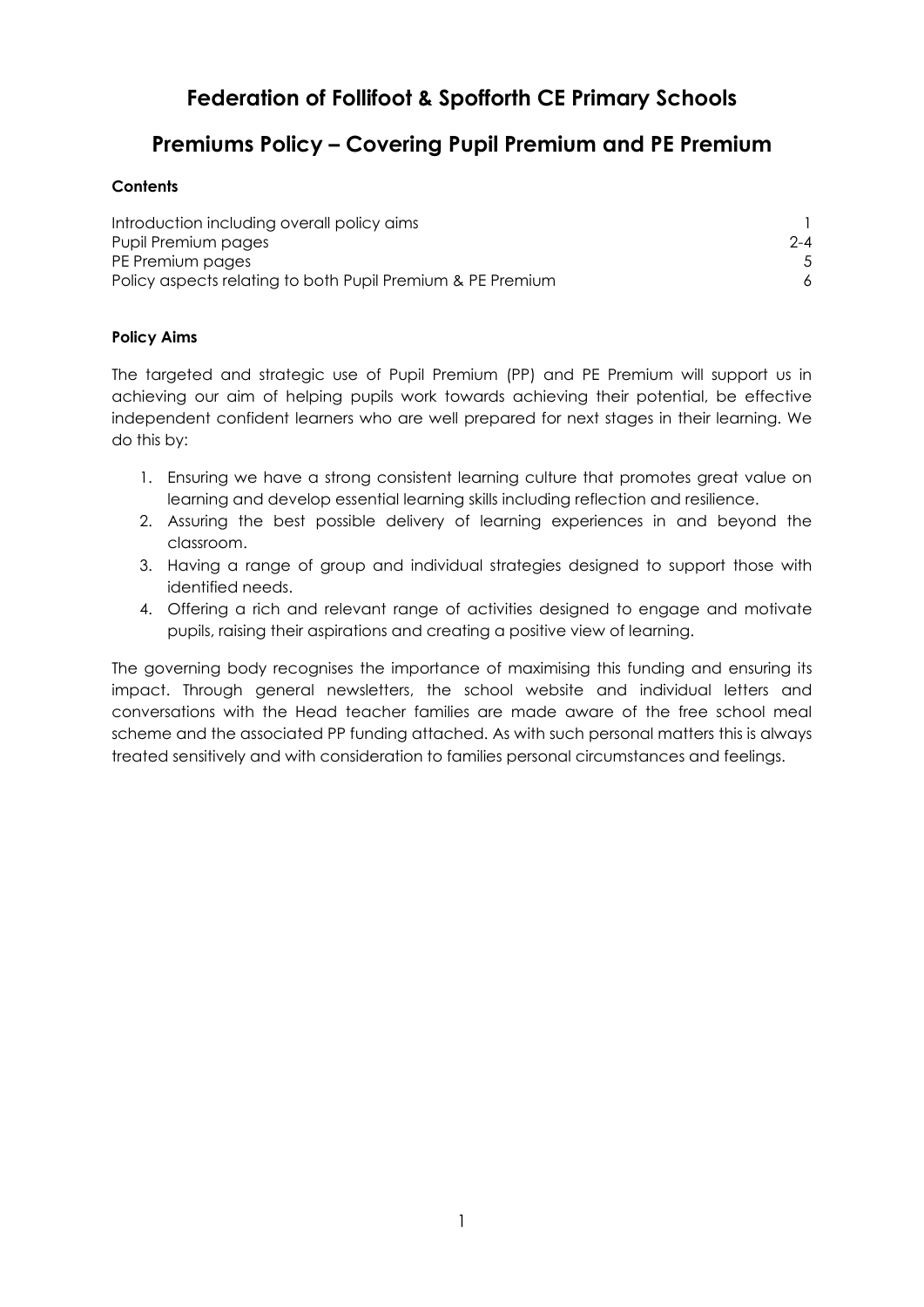## Pupil Premium (PP) Funding

Pupil Premium funding is allocated funding for children from low-income families based on those pupils who are eligible for free school meals, looked after children, children adopted from care and those from families with parents in the Armed Forces.

'This is additional funding for publicly funded schools in England to raise the attainment of disadvantaged pupils of all abilities and to close the gaps between them and their peers.' www.gov.uk

In the 2016 to 2017 financial year, schools will receive the following funding for each pupil registered as eligible for free school meals (FSM) at any point in the last 6 years:

•£1,320 for pupils in reception to year 6

Schools will receive £1,900 for any pupil:

•identified in the January 2016 school census or the alternative provision census as having left local-authority care as a result of one of the following: •adoption

•a special guardianship order

•a child arrangements order (previously known as a residence order)

•who has been in local-authority care for 1 day or more

•recorded as both eligible for FSM in the last 6 years and as being looked after (or as having left local-authority care)

The hyper link below provides a link to a short video from the Education Funding Agency (EFA) answers some of the most common questions regarding pupil premium.

https://www.gov.uk/guidance/pupil-premium-information-for-schools-and-alternativeprovision-settings

#### Pupil Premium Principles

- All matters regarding pupils in receipt of pupil premium are treated confidentially and sensitively.
- The impact of strategies must be demonstrated.
- A strong and consistent learning culture promotes the message that everyone can achieve and progress.
- We ensure teaching and learning opportunities meet the needs of all learners.
- We ensure that appropriate provision is made for disadvantaged or vulnerable individuals and groups. This includes ensuring the needs of socially disadvantaged pupils are adequately assessed and addressed.
- A strong and secure understanding of the barriers that pupils and their families may face is the starting point for the planning of provision.
- Funding will be allocated following needs analysis which will identify priorities.
- Not all pupils who are disadvantaged are in receipt of free school meals. Funding will maximise the opportunities for those who attract the PP funding.
- Where approaches can be used to maximise the impact of funding beyond those who attract it, it will be used to impact beyond the identified group.
- Approaches will always aim to be sustainable and impact as widely as possible while always targeted the specific need of the pupil(s).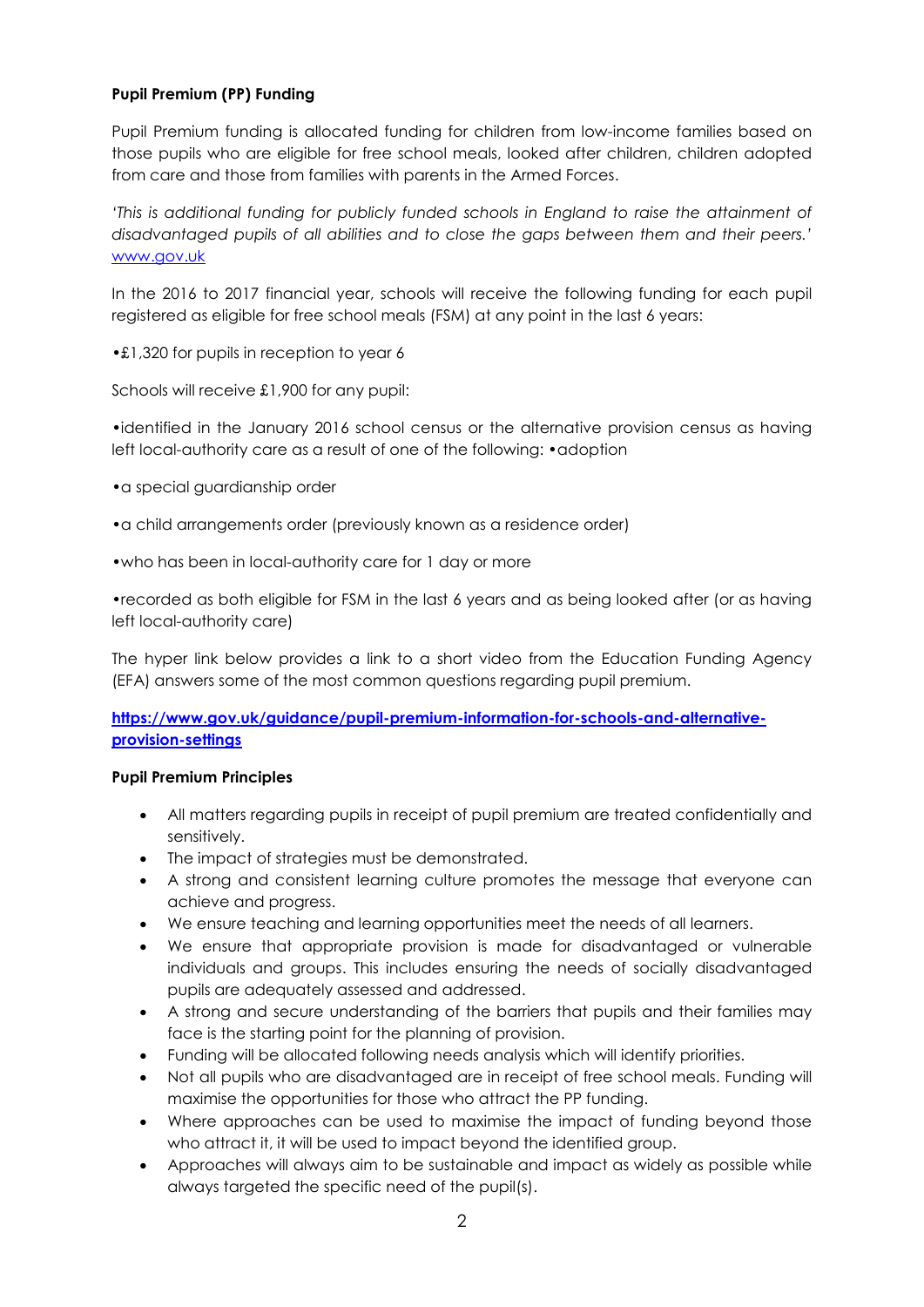#### Pupil Premium – Summary of Barriers

The list below represents a summary of the main barriers as identified by staff, parents and pupils. This list is not exhaustive neither does it apply to every child in receipt of pupil premium.

It represents a starting point for consideration of how best to support pupils in receipt of pupil premium. Barriers identified may also apply to pupils who are not in receipt of pupil premium. Appropriate support will be provided to all pupils.

- Poor levels of punctuality.
- Poor attendance / persistent absenteeism (below 90% attendance).
- Readiness and preparation to learn, physically, practically and emotionally.
- Under developed growth mindset self-confidence and self-belief.
- Support and appropriate working conditions to effectively enable learning beyond school completing homework and home learning tasks.
- Communication between home and school.
- Motivation and drive.
- 'Gaps' in learning as a result of time not in school or having transferred between schools.
- Unsecure fluency of 'basic skills'.
- Wider experiences, wider opportunities.
- Development of vocabulary and language.
- Exposure and access to high quality books.
- Experience of a range of positive peer role models to aspire to and to provide coaching and or mentoring.
- Ability to reflect and evaluate their own learning self-motivating themselves to improve.
- Low aspirations based on immediate experience.
- Not fully 'seeing' value in strong primary education foundation and the importance of this for future learning.
- Self-motivation and drive.
- Organisational skills.

## Service Premium

At present neither school has any pupils in receipt of the service premium.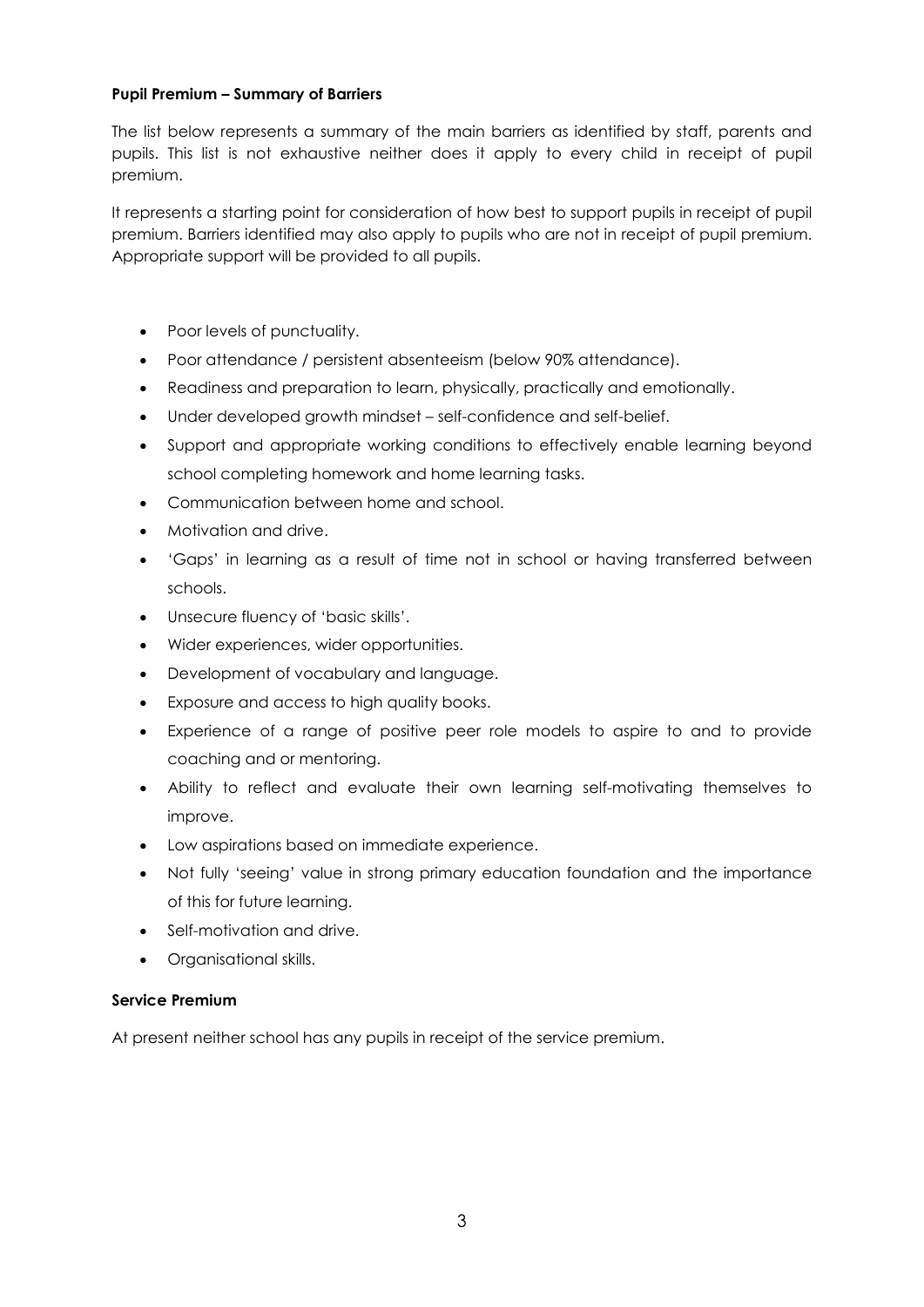#### Pupil Premium Provision

The range of provision across the federation may include:

- Provide training for staff to enable them to best meet the needs of learners.
- Providing small group work with an experienced teaching assistant or teacher, focussed on overcoming gaps in learning.
- Reducing class sizes or providing additional teachers to larger classes.
- Additional teaching and learning opportunities provided through trained TAs, teachers or external agencies.
- Acquiring effective materials aimed at raising standards, particularly in reading, writing and mathematics e.g. (reading books, 'Read Write Inc', maths resources Numicom and 'First Class @ Number' resources).
- Pastoral work which undertakes work to raise self-esteem, extend children's personal skill set and support children to make appropriate choices in order to maximise learning opportunities.
- Pastoral work undertaken to ensure excellent attendance and punctuality.
- Tutoring beyond the school day.
- Out of hours and enrichment to ensure that children are given a full opportunity to develop other talents in sport and creativity to also improve self-confidence and motivation for school.
- Provide part or full funding in order that pupils can fully participate in all aspects of curricular and extracurricular 'school life'.
- Contribute towards appropriate leadership and management of this area of school development.

All our work through the pupil premium will be aimed at accelerating progress, moving children to at least age related expectations. Initially this may be through targeted literacy and numeracy support or initiatives to promote children's engagement in learning.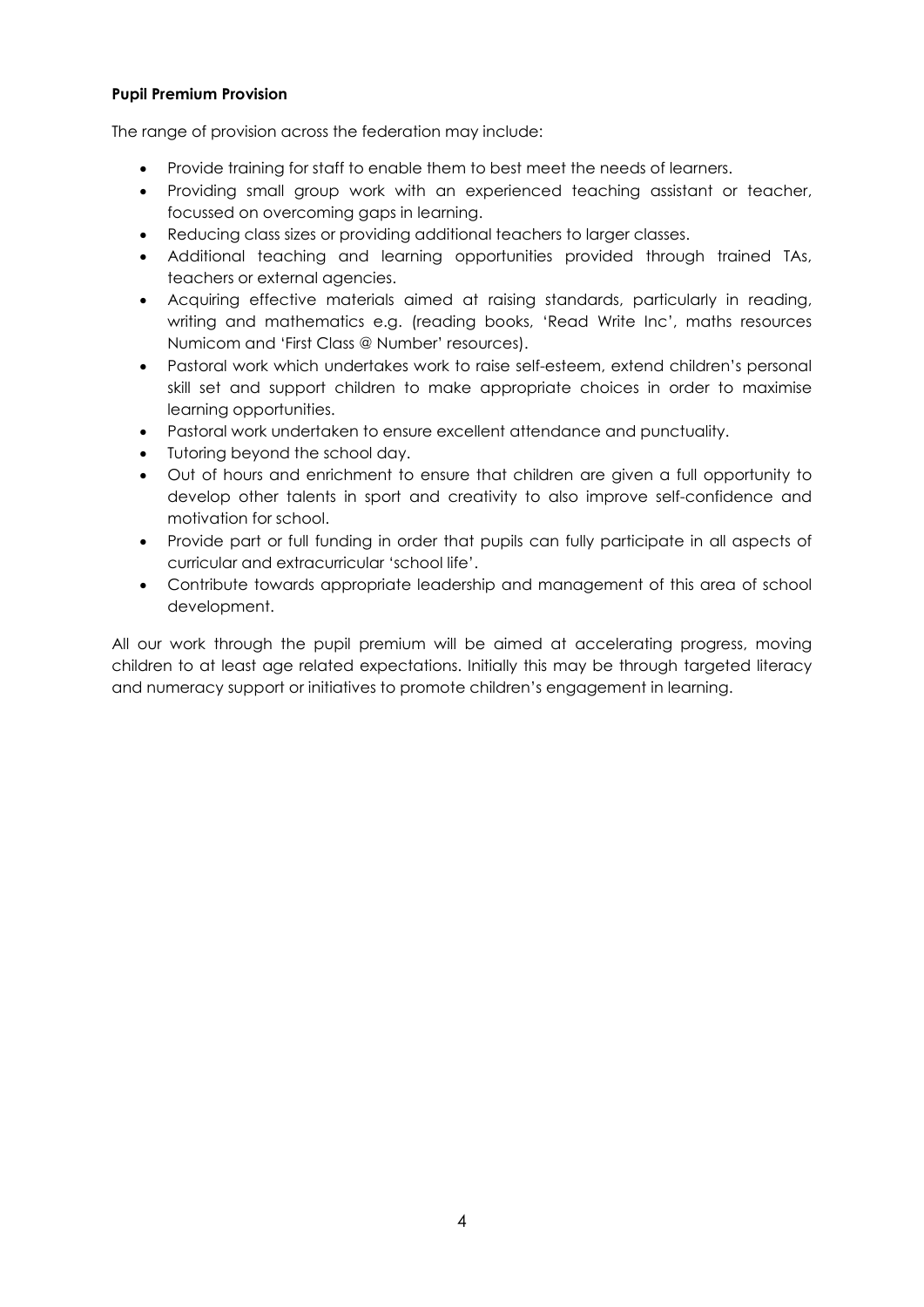## PE Premium

PE Premium is funding to improve provision of physical education (PE) and sport in primary schools. This funding - provided jointly by the Departments for Education, Health and Culture, Media and Sport – is allocated to all primary schools providing a dedicated resource to increase PE and school sport provision in schools.

This funding is ring-fenced and therefore can only be spent on provision of PE and sport in schools.

Each primary school receives £8000 plus £5 per pupil annually.

## PE Premium Provision

The range of provision across the federation may include:

- Funding of courses and associated supply cover to increase the skills and confidence of staff members to deliver high quality PE and school Sport.
- Funding of sport specialists to work alongside (team teaching) classes and groups.
- The purchase of new or additional resources to facilitate the delivery or high quality learning in PE by providing, where appropriate, resources for every pupil in lessons (e.g. tennis racket and ball for each child taking part).
- Fund the cost of supply cover to allow release time for PE leader to work on aspects of curriculum and training which will impact on the quality of PE and school sport.
- Meet the cost of quality resources to support the planning and delivery of high quality PE and school sport.
- Cost of transport to facilitate opportunities to compete.
- Hire of facilities to improve the delivery of high quality PE and school sport.
- Fund opportunities that broaden the range of PE and school sport opportunities for pupils and develop positive attitudes to physical activity.